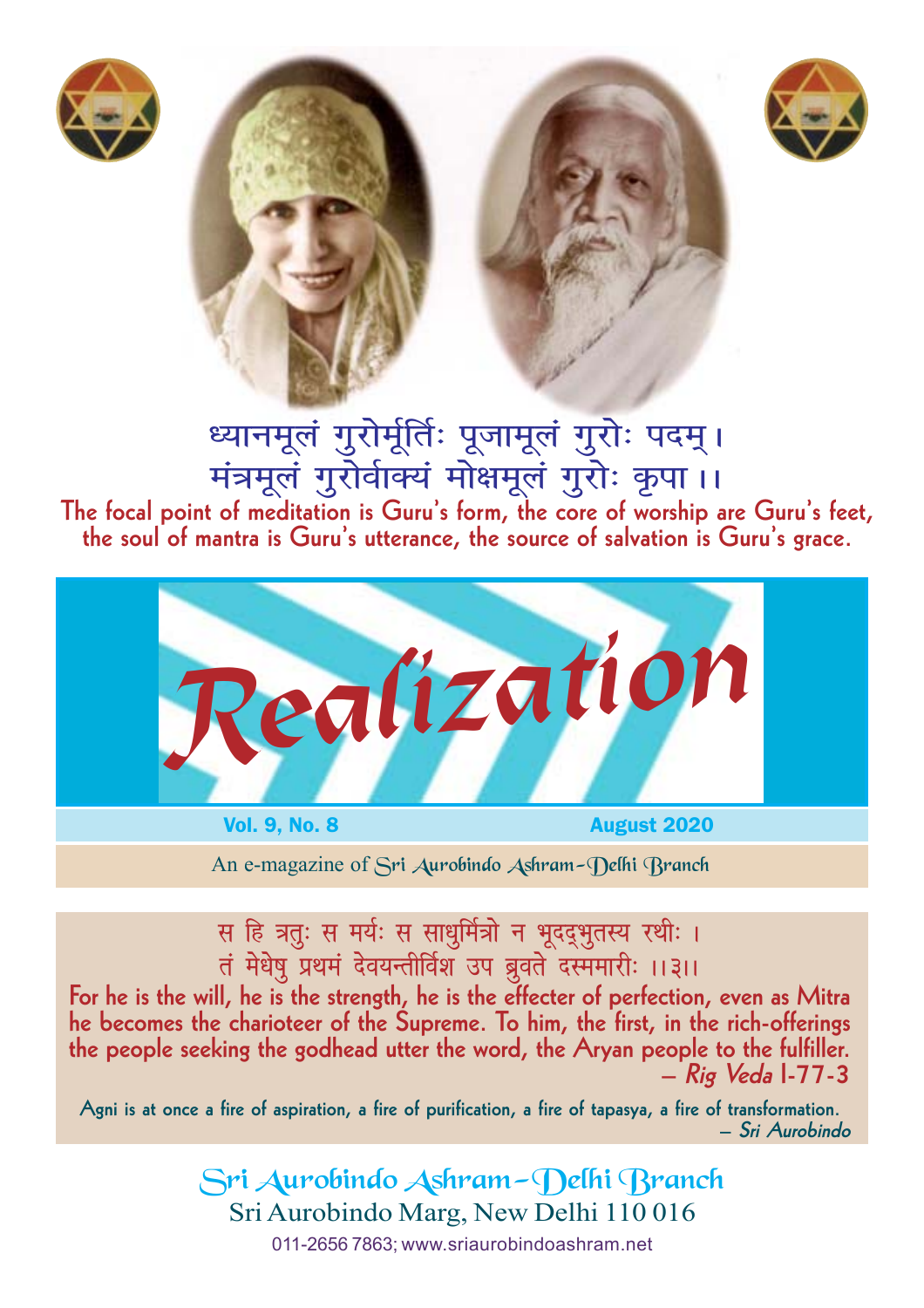# Ongoing & Forthcoming Events August 2020

Meditation & Satsang venue : Meditation Hall Monday – Saturday 7 –7:30 pm Collective Meditation Sunday Meditation & Discourses 10:00 – 11:30 am

Corona Virus (COVID-19) outbreak has forced all Ashram activities in abeyance. Please make a status-check on the Ashram website. status-check on the Ashram website, www.sriaurobindoashram.net.

Note: Hence entry to the Ashram premises is severely restricted.

### **Talks on the Ashram's YouTube Channel**

Our long unbroken tradition of weekly Satsangs going back to more than 75 years was interrupted by the coronavirus pandemic. We used to get a regular audience, who came almost every Sunday, and some of them have been contacting the Ashram for on-line satsangs. While we are still not geared for that, we have decided to post on our Ashram's YouTube channel [link in following section] one talk every weekend, which may be heard on a Sunday morning or at any time convenient to you. The schedule for the next few weeks is as follows:

| <b>Aug 07</b> | Is the Gita Just a Gospel of Action?                                               | <b>Dr. Ramesh Bijlani</b> |  |
|---------------|------------------------------------------------------------------------------------|---------------------------|--|
|               | (Based on Sri Aurobindo's Essays on the Gita)                                      |                           |  |
| <b>Aug 13</b> | Jeevan Ek, Udaharan Anek (One Life, Many Examples)                                 | <b>Dr. Aparna Roy</b>     |  |
| <b>Aug 14</b> | <b>Sri Ramakrishna in the Eyes of Sri Aurobindo (Hindi)</b>                        | Shri L.N. Jhunjhunwala    |  |
| <b>Aug 15</b> | <b>Wish Macaulay had been more explicit!</b>                                       | <b>Dr. Ramesh Bijlani</b> |  |
| <b>Aug 21</b> | As Far from the Goal as Before                                                     | <b>Dr. Ramesh Bijlani</b> |  |
|               | (Based on the Mother's <i>Prayers &amp; Meditations</i> , prayer dt 20 April 1914) |                           |  |
| <b>Aug 28</b> | <b>Pragati (Progress)</b>                                                          | <b>Dr. Aparna Roy</b>     |  |

| Sri Aurobindo Ashram-Delhi Branch's SOCIAL MEDIA LINKS |                |                                                         |  |  |
|--------------------------------------------------------|----------------|---------------------------------------------------------|--|--|
| YouTube                                                |                | https://youtube.com/sriaurobindoashramdelhibranch       |  |  |
| Facebook                                               |                | http://facebook.com/sriaurobindoashramdelhibranch       |  |  |
| Instagram                                              |                | https://www.instagram.com/sriaurobindoashramdelhibranch |  |  |
| Twitter                                                |                | https://twitter.com/saadelhibranch                      |  |  |
| Website                                                |                | http://sriaurobindoashram.net/                          |  |  |
| Micro Website                                          | $\mathbb{R}^2$ | http://sriaurobindoashram.net/Mirra100/                 |  |  |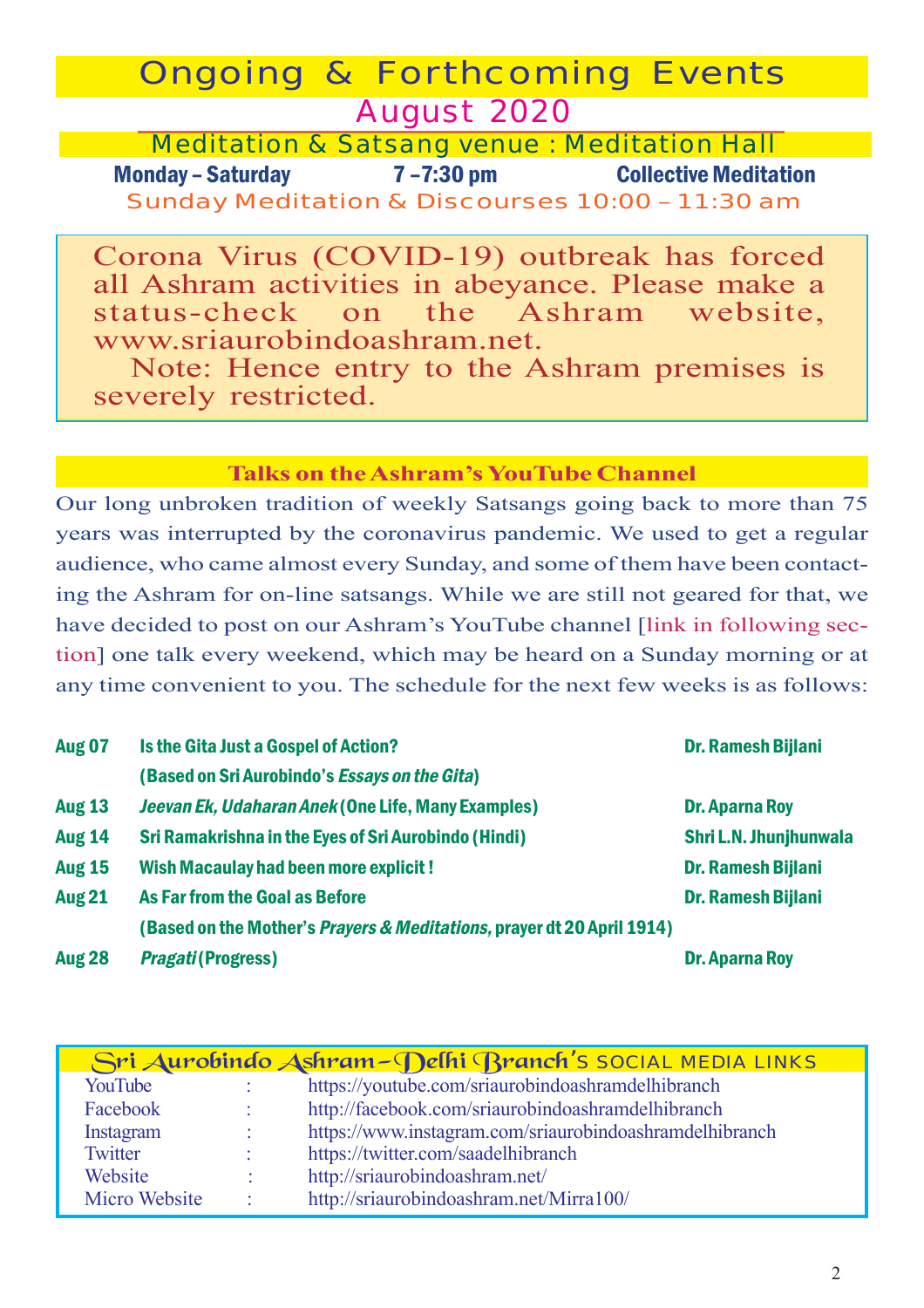### Ashram Library (Knowledge) Tuesday to Sunday Timings : 10:00 A.M. – 4:30 P.M. (Monday closed) *Contact :* 2656 7863

Note: Corona Virus (COVID-19) pandemic has forced all Ashram activities including Library in abeyance. Please make a statuscheck on the Ashram website, www.sriaurobindoashram.net.

# Matri Kala Mandir (MKM) CLASSES

Corona Virus (COVID-19) outbreak has forced all Matri Kala Mandir classes in abeyance. Please make a status-check on the Ashram website, www.sriaurobindoashram.net.

Note: Hence entry to the Ashram premises is severely restricted.

# The Mother's Integral Health Centre Activities

Phone 011-2685 8563, Sanjeeb: 88005 52685, Mrs. Bhatia: 93122 65447 ; <tmihc2000@gmail.com>

## Ongoing activities venue: ONLY on SKYPE (ID: tmihc2000) Monday 4:00-4:45 pm Vivekachoodamani Discourse Dr. Tarun Baveja Tue/Thu/Sun 4:00-4:45 pm Ramayan Discourse Dr. Tarun Baveja Wed/Fri 4:00-4:45 pm Vidyas in the Upanishads Discourse Dr. Tarun Baveja Saturday 4:00-4:45 pm Bhagvad Gita Sadhana Discourse Dr. Tarun Baveja

Contact: 011-2685 8563; Ms. Swati Kohli <swatikohli3@gmail.com>

Corona Virus (COVID-19) outbreak has forced other Health Centre activities in abeyance. Please make a status-check on the Ashram website, www.sriaurobindoashram.net.

Note: Hence entry to the Ashram premises is severely restricted.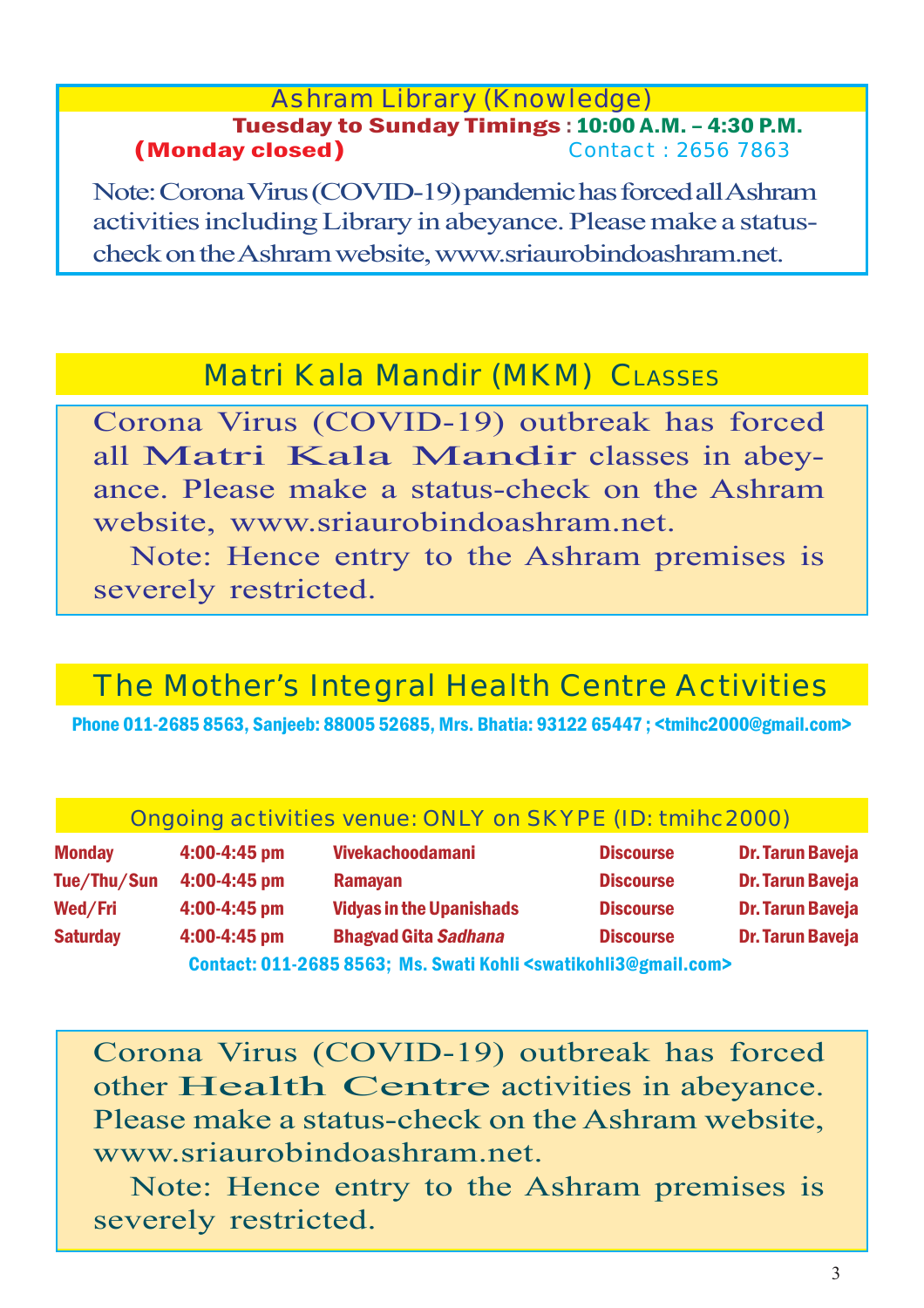### Sri Aurobindo Ashram – Delhi Branch

New Delhi 110016

#### Important Announcement about 15 August 2020

Year after year, we have had the pleasure of welcoming a very large number of visitors on August 15, the Birthday of Sri Aurobindo. But this year, the circumstances are different.Therefore, the entry to the Ashram will be regulated, and the stay of each visitor restricted. However, if you do wish to come on 15 August 2020, please note the information and guidelines given below.

1. The Ashram will be open to visitors from 6 am to 6 pm.

2. No parking space will be available in the Ashram. Please park your car outside the Ashram. Those who come by car are advised to leave their footwear inside the car.

3. Please come in a mask covering the nose and the mouth, and keep the mask on throughout your stay in the Ashram.

4. Please bring a piece of paper with your name, address, phone and e-mail address on it. This will be collected at the gate, and may become useful if any contact tracing becomes necessary.

5. The entry will be regulated to restrict the number of visitors at any point of time to the maximum permitted by the rules. You are requested to follow the instructions of the volunteers at the gate.

6. The route to be taken by the visitors within the Ashram will be indicated clearly, which should be followed meticulously. The aim is to space out the visitors and to allow access only to the Shrine and the Meditation Hall.

7. There is no program (music, talk or film) for the visitors to attend.

8. In keeping with the current rules, no Prasad will be distributed.

9. The bookshop (SABDA) will be closed. However, agarbatties will be available for sale near the gate. If you need something else from the bookshop, please let us have the list of your requirements. You may place the order by calling 98732 01493 OR 96678 56712 between 9.30 am and 12 noon, or by emailingbookshop@aurobindoonline.in. If you place the order by the evening of 13 August 2020, a packet with your name will be available near the gate where the agarbatties are being sold.

10. In the interest of their safety, senior citizens, and those having diseases such as high blood pressure, heart disease and diabetes should avoid visiting the Ashram.

11. The above guidelines are being issued in the interest of convenience of the visitors and safety of all concerned.

12. The above guidelines are subject to change in light of the rules in force on 15 August 2020.

Questions, if any, may be sent by e-mail to contact@aurobindoonline.in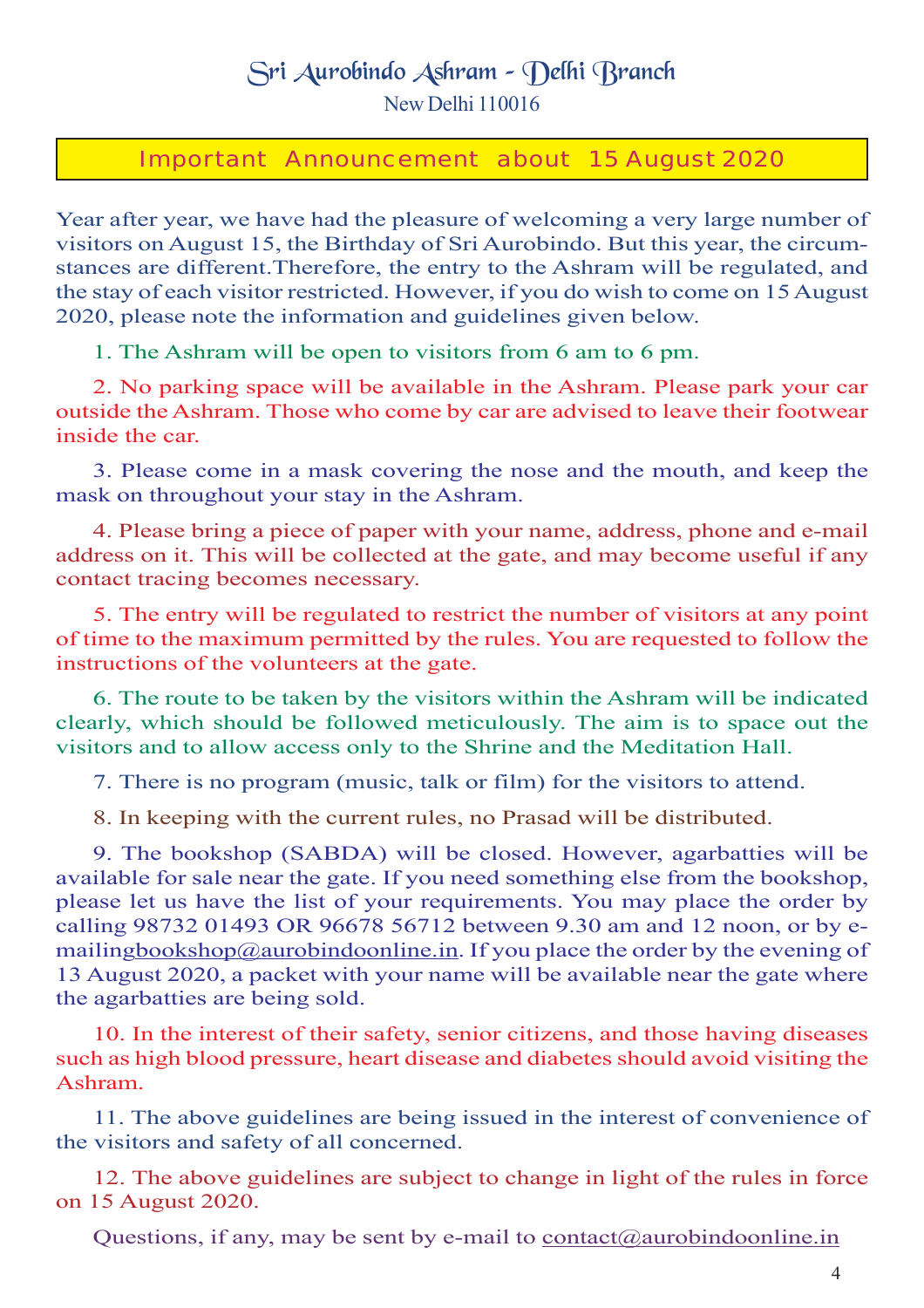Applications indicating interest are being invited for a course, **Joy of Integral** Education (JOIE), tentatively scheduled to start in October 2020, circumstances permitting. Details of the program are given below:

*"If you are young, energetic, and keen to make a difference, you can use your energy the best by working towards the career of a school teacher. To be a school teacher is not enough. To make a difference, you should be a teacher with a difference. You should be able to teach much better than your teachers did. One place where you can learn how this can be done is Mirambika, an educational institution on the Sri Aurobindo Ashram – Delhi Branch campus. Mirambika has about 40 years of experience in imparting integral education, the system worked out by Sri Aurobindo and The Mother. This is not a government recognized course."*

#### **Minimum Qualification : Graduation**

#### **Age : Between 20 and 30**

Mirambika is offering an opportunity to young person's like you this October, which may allow you to stay and learn in Sri Aurobindo Ashram – Delhi Branch for three years. The break-up of the stay would be:

**6 months: Doing the The Mother's work in the true spirit of karma yoga and learning a skill. The work could be sweeping, cooking, gardening and a skill.**

#### **3 months: Learning the basics of integral education.**

Depending on your performance and attitude in the first 9 months, you may continue for 2 years more, during which you would learn more about integral education, primarily through hands-on experience.

Even if you are not found suited for continuing in the field of education after the first 9 months, you may be accommodated in some other department of the Ashram, if you wish to continue. We train not only teachers, but also other types of workers – both skilled and unskilled.

Staying in the Ashram is in itself a *Sadhana*, a learning experience and a privilege. You learn not only from teachers, but also from the atmosphere itself, which is charged with the positive and peaceful vibrations of Sri Aurobindo and The Mother.

During your stay at the Ashram, your education, board and lodging will be free. You will also receive a monthly stipend.

If you feel motivated to spend some time in the Ashram, as outlined above, you may send your contact information and biodata by e-mail to contact@aurobindoonline.in

> In the service of the Mother, – *Tara Jauhar*

P.S. The country is currently under lockdown, and it is uncertain how long at least some restrictions on travel would continue. We would not ask you to break any rules to travel to the Ashram. But if you are interested, you may send the application. We shall keep your interest on record, and ask you to come only when it is permitted by the Government."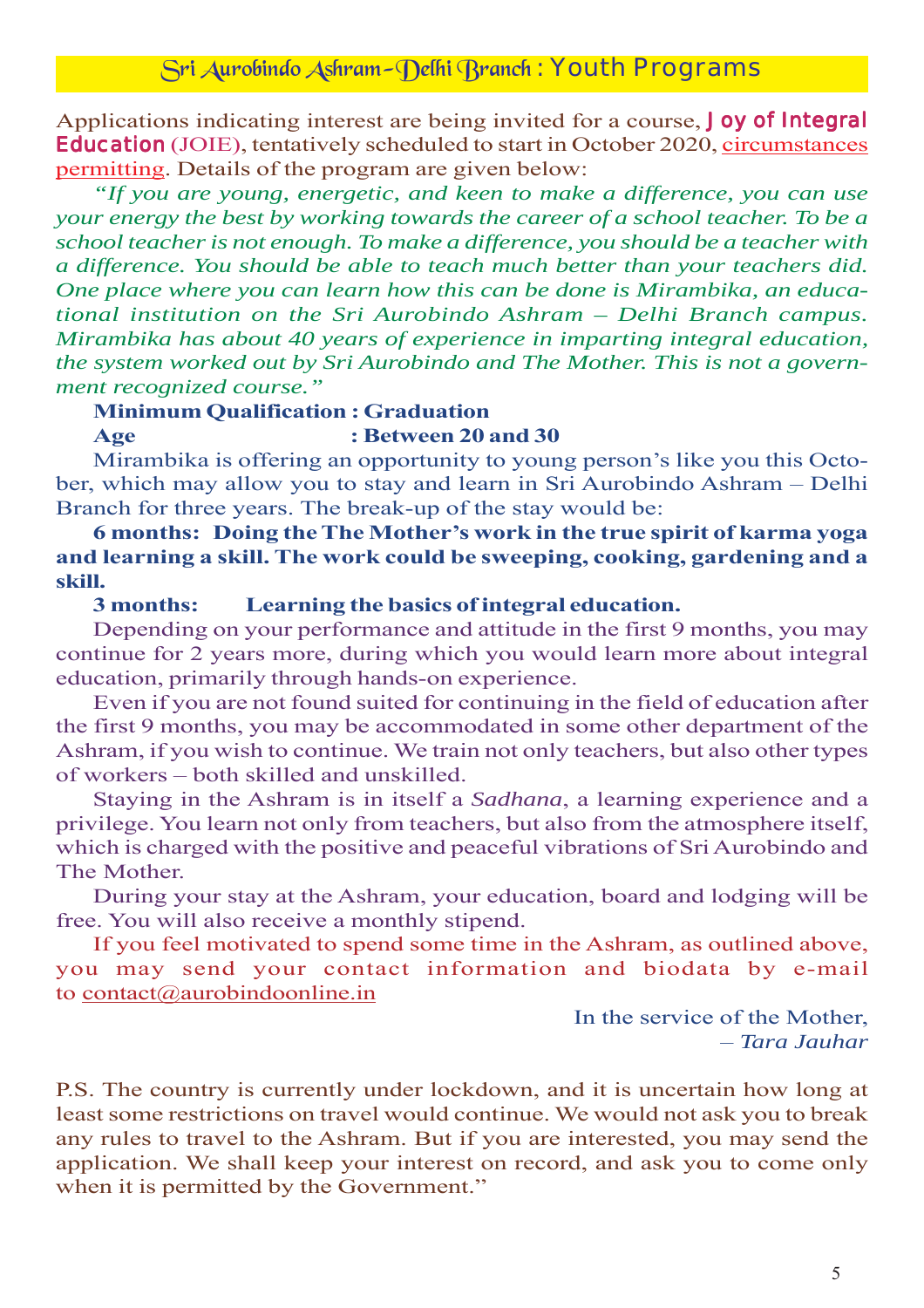### Agni, the Illumined Will (4)

Agni is the power of conscious Being, called by us will, effective behind the workings of mind and body. Agni is the strong God within (*maryah*, the strong, the masculine) who puts out his strength against all assailing powers, who forbids inertia, who repels every failing of heart and of force, who spurns out all lack of manhood. Agni actualises what might otherwise remain as an ineffectual thought or aspiration. He is the doer of the Yoga (*sâdhu*); divine smith labouring at his forge, he hammers out our perfection. Here he is said to become the charioteer of the Supreme. The Supreme and Wonderful that moves and fulfils Itself "in the consciousness of another", (we have the same word, *adbhuta*, as in the colloquy of Indra and Agastya), effects that motion with this Power as charioteer holding the reins of the activity. Mitra also, the lord of Love and Light is even such a charioteer. Love illuminated fulfils the harmony which is the goal of the divine movement. But the power of this lord of Will and Light is also needed. Force and Love united and both illumined by Knowledge fulfil God in the world.

Will is the first necessity, the chief actualising force. When therefore the race of mortals turn consciously towards the great aim and, offering their enriched capacities to the Sons of Heaven, seek to form the divine in themselves, it is to Agni, first and chief, that they lift the realising thought, frame the creative Word. For they are the Aryans who do the work and accept the effort,—the vastest of all works, the most grandiose of all efforts,—and he is the power that embraces Action and by Action fulfils the work. What is the Aryan without the divine Will that accepts the labour and the battle, works and wins, suffers and triumphs?

Therefore it is this Will which annihilates all forces commissioned to destroy the effort, this strongest of all the divine Puissances in which the supreme Purusha has imaged Himself, that must bestow its presence on these human vessels. There it will use the mind as instrument of the sacrifice and by its very presence manifest those inspired and realising Words which are as a chariot framed for the movement of the gods, giving to the Thought that meditates the illuminative comprehension which allows the forms of the divine Powers to outline themselves in our waking consciousness.

Then may those other mighty Ones who bring with them the plenitudes of the higher life, Indra and the Ashwins, Usha and Surya, Varuna and Mitra and Aryaman, assume with that formative extension of themselves in the human being their most brilliant energies. Let them create their plenty in us, pouring it forth from the secret places of our being so as to be utilisable in its daylight tracts and let their impulsions urge upward the divinising thought in Mind, till it transfigures itself in the supreme lustres.

– *Sri Aurobindo*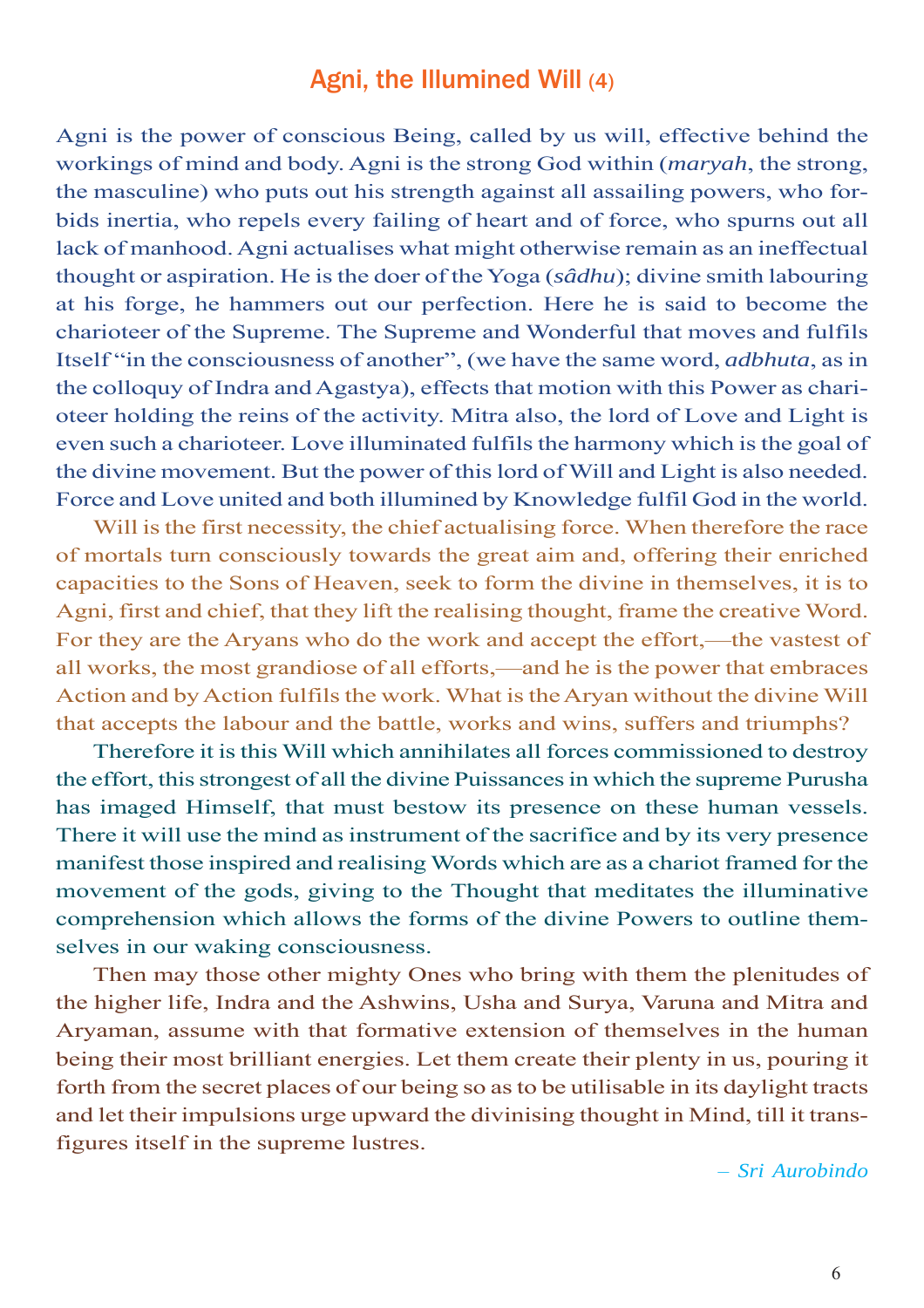### Ashram Activities

**Online Integral Education and Hands-on-Science Workshop 2020** : Sri Aurobindo Ashram - Delhi Branch conducted this workshop from 18 to 27 June, 2020, primarily for schools from rural and tribal regions of India. A total of 45

individuals comprising mostly of teachers but also including several directors, principals & coordinators, took part in the workshop.

Tara didi inaugurated the workshop by kindling a lamp of aspiration at the lotus feet of the Mother in the vibrating atmosphere of Sanskrit slokas and chants. Smt. Aparna Roy discoursed on the theory of Integral Education propounded by Sri Aurobindo and the Mother



in a lucid manner clearly outlining the importance of the various planes and parts of our being: physical, vital, mental, psychic and spiritual.

Hands on experiences on the subjects of physics, chemistry, biology and the solar system were promulgated by Dr. Prakash Verma, Mrs. Mahak Hira, Mr. Bhargav and Mr. Baren Raul.



A few techniques and activities for concentrating the mind and attentions were also shared with the participants. A discussion of 'best method of teaching' arrived at the conclusion



that, simple to complex, familiar to unfamiliar, activities and experiments and then clarification of theories should be the order of imparting understanding leading to knowledge, ought to be preferred. A set of science kit worth Rs 40,000/- was given for each school to the respective participants at the end of the workshop.

Overall response of the participants was extremely positive. Many expressed their willingness to personally come to Delhi Ashram for attending any forthcoming workshop of a similar nature. Feedback comments included: "The workshop has inspired me", "it has given me so many ideas how to teach a young child", "encouraging to know that there are techniques that are understandable and can be used on a daily basis", "learnt how to arouse curiosity and interest in the child", "now I will teach my students in an interesting way."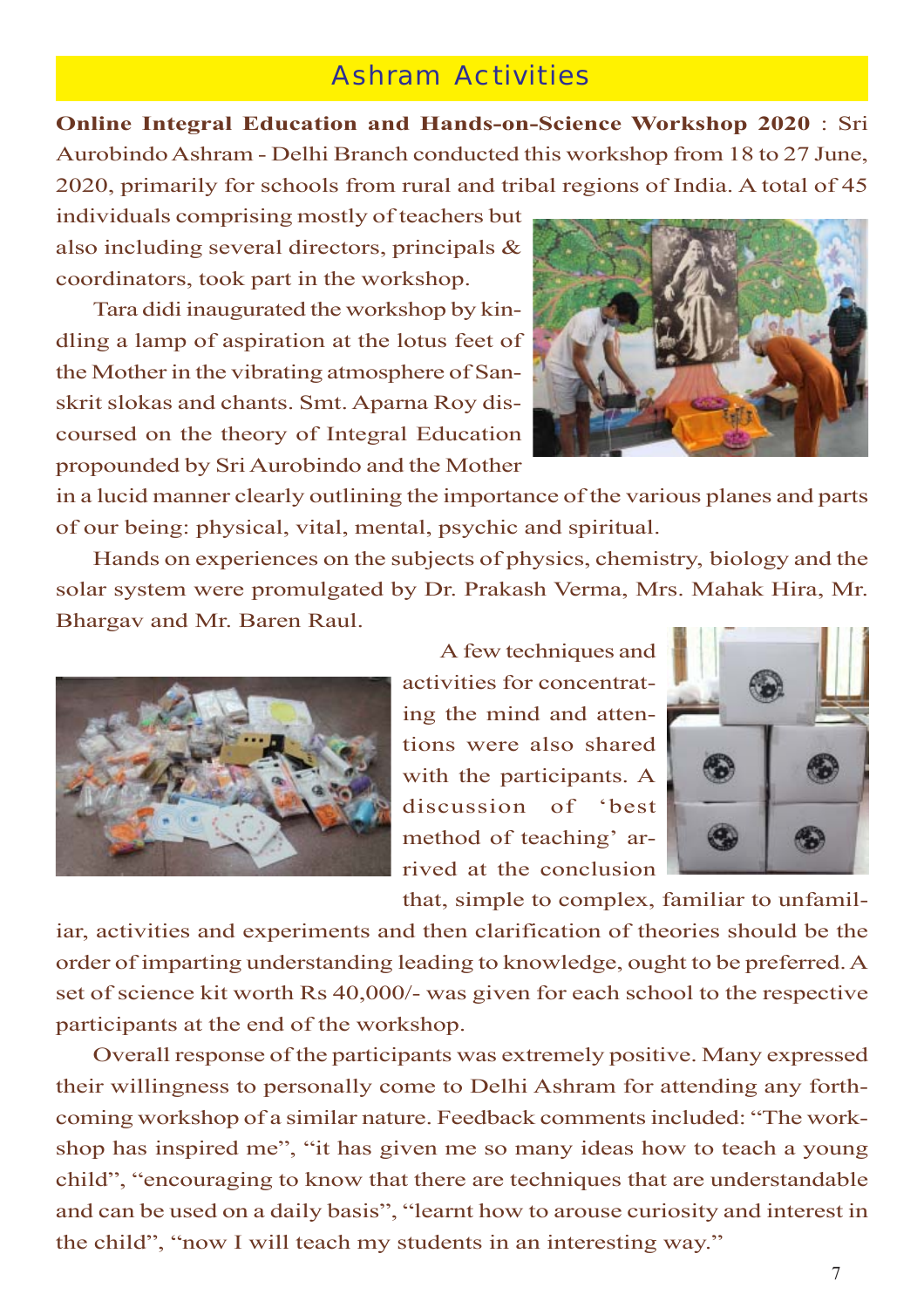**84TH BIRTHDAY OF TARA DIDI :** Tara Didi's Birthday is an event the Ashram community cannot go by without a celebration. But this year the circumstances being different, there were no gatherings, and no visitors. Since Tara Didi loves plants, many trees were planted in the Ashram campus. As a large number of her



admirers and friends of the Ashram also normally come on her birthday, they were informed in advance that they would not be able to visit the Ashram this time, and that they could greet her by sending their selfies while taking care of their plants at home.

**MIRAMBIKA's 39<sup>TH</sup> BIRTHDAY : Mirambika celebrated its 39<sup>th</sup> birthday on the 15<sup>th</sup>** of July 2020. Though the celebrations took place in Mirambika's physical space, due to the pandemic, the stakeholders remained scattered across the city, namely the children, parents and many diyas. Resident diyas formed the focal group and the physical space was stripped free of dirt and dust, webs and wastes and transformed into a sparkling place. Mirambika Meditation Hall was fittingly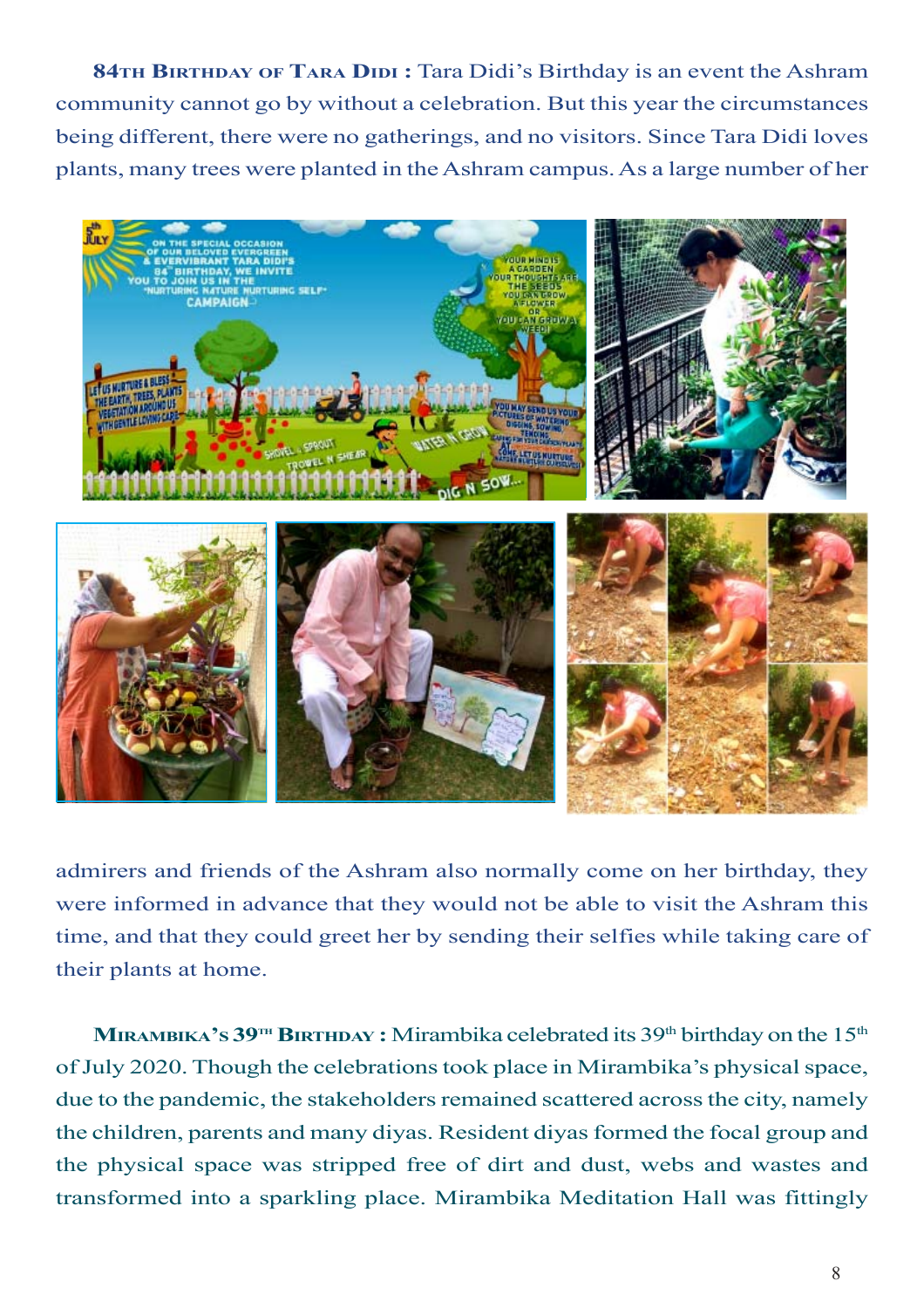decorated and a huge *rangoli* was made in the Hall to welcome the big day. On the 15<sup>th</sup> morning, people gathered and lighted diyas and prepared themselves for Invocation for the divine Presence, strictly adhering to social distancing measures.

Tara Didi then read from the Mother's *Prayers & Medita-*



*tions* the beautiful aspiration of 8 November 1914 suffusing all present with sublime vibes. The reading was followed by



Mirambika songs such as *AmbeAmbike*, *MirambikaMirambika*, and *Listen to the Chimes*. JOIE group diyas thereafter enacted a play, *Liroo*

*and Lira*, much liked by the audience. In the evening in the Ashram Meditation Hall, JOIE group again presented a musical offering with Srila Basu leading the choir.

While the children of Mirambika could not be present for the celebration in their school, they celebrated the anniversary in their homes by making Mirambika flowers and cards with their wishes and aspirations for Mirambika in writing and in drawing and penning in their reflections on Mirambika, such as "Mirambika in my home" and "Mirambika in me". Children also decorated their living spaces, lighted diyas and offered what they could to the spirit of Mirambika.

Note: Pictures can be viewed up to 150% size for finer detail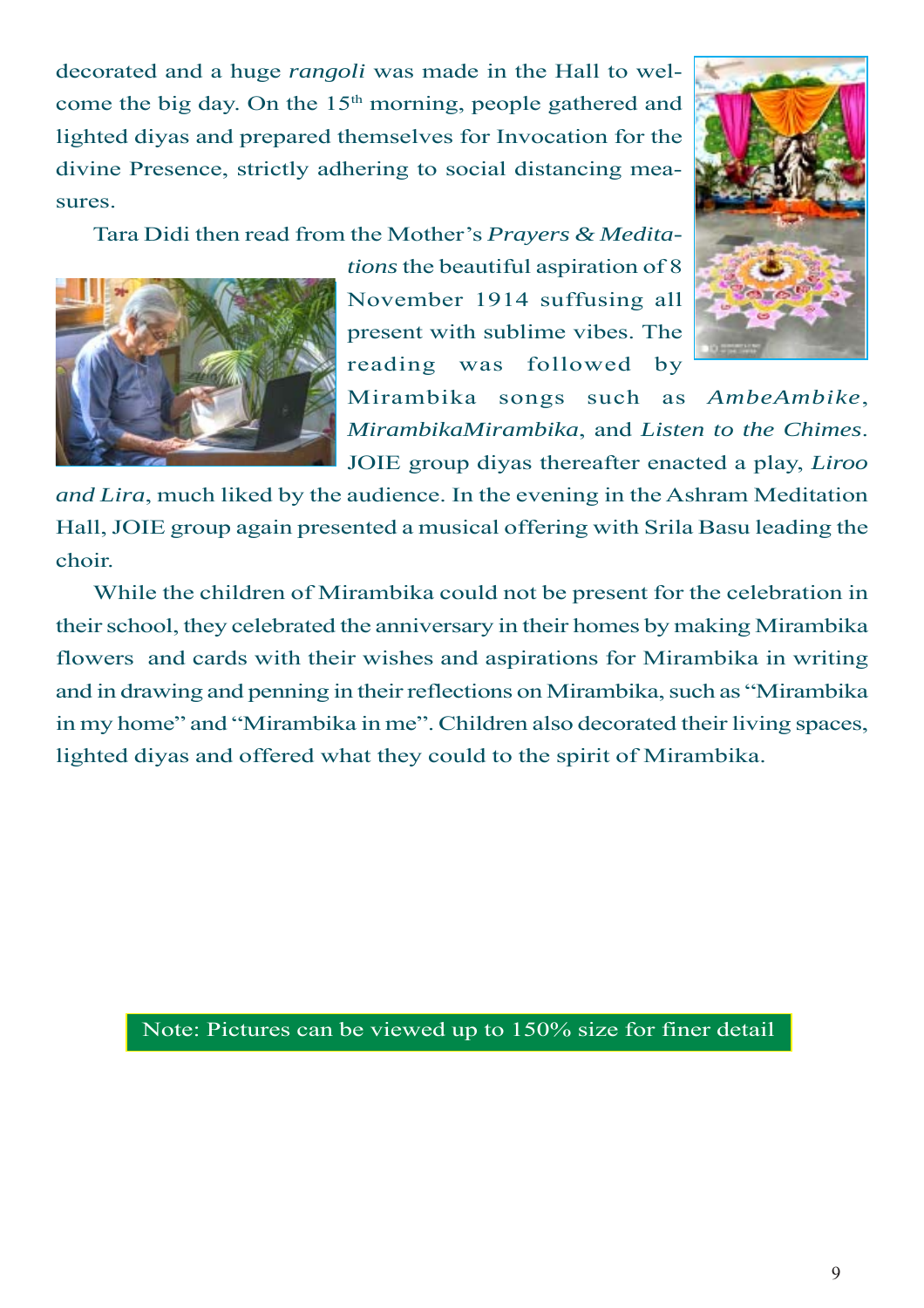#### Editor's Note

"Serialization of *The Message of the Gita* in 'Realization' began from February 2017. The book was compiled by Shri Anil Baran and first published in 1938 by Sri Aurobindo Ashram, Pondicherry. Commentary text in the book derived from *Essays on the Gita* was no intellectual undertaking by Sri Aurobindo but rather "... whatever spiritualisation and divinisation it [his own intellect] attained was through the descent of a higher supra-intellectual knowledge into that silence. The book, Essays on the Gita, itself was written in that silence of the mind, without intellectual effort and by a free activity of this knowledge from above."

Text has been rearranged to suit the magazine format, and phonetic rendering of Sanskrit text in Roman Script has been incorporated.  $*^* * * * * *$ 

Sri Aurobindo considers the message of the Gita to be the basis of the great spiritual movement which has led and will lead humanity more and more to its liberation... escape from falsehood and ignorance... From the time of its first appearance, the Gita has had an immense spiritual action; but with the new interpretation [*Essays on the Gita*] that Sri Aurobindo has given to it, its influence has increased considerably and has become decisive. **Figure 1**  $\blacksquare$  *The Mother* \* \* \* \* \*

The world abounds with scriptures sacred and profane, with revelations and half-revelations, with religions and philosophies, sects and schools and systems. To these the many minds of a half-ripe knowledge or no knowledge at all attach themselves with exclusiveness and passion and will have it that this or the other book is alone the eternal Word of God... It may therefore be useful in approaching an ancient Scripture, such as the... Gita, to indicate precisely the spirit in which we approach it and what exactly we think we may derive from it that is of value to humanity and its future... In the Gita there is very little that is merely local or temporal and its spirit is so large, profound and universal that even this little can easily be universalised without the sense of the teaching suffering any diminution or violation; rather by giving an ampler scope to it than belonged to the country and epoch, the teaching gains in depth, truth and power. Often indeed the Gita itself suggests the wider scope that can in this way be given to an idea in itself local or limited... the principal ideas suggestive and penetrating which are woven into its complex harmony, are eternally valuable and valid; for they are not merely the luminous ideas or striking speculations of a philosophic intellect, but rather enduring truths of spiritual experience, verifiable facts of our highest psychological possibilities...

We do not belong to the past dawns, but to the noons of the future. A mass of new material is flowing into us; we have not only to assimilate the influences of the great theistic religions of India and of the world... but to take full account of the potent though limited revelations of modern knowledge and seeking... All this points to a new, a very rich, a very vast synthesis; a fresh and widely embracing harmonisation of our gains is both an intellectual and a spiritual necessity of the future. But just as the past syntheses have taken those which preceded them for their starting-point, so also must that of the future... proceed from what the great bodies of realised spiritual thought and experience in the past have given. Among them the Gita takes a most important place. – Sri Aurobindo in *Essays on the Gita*

\* \* \* \* \*

### Preface to *THE MESSAGE OF THE GITA*

The Gita is a great synthesis of Aryan spiritual culture and Sri Aurobindo's luminous exposition of it, as contained in his *Essays on the Gita*, sets out its inner significances in a way that brings them home to the modern mind. I have prepared this commentary summarising its substance with the permission of Sri Aurobindo. The notes have been entirely compiled from the *Essays on the Gita* and arranged under the slokas in the manner of the Sanskrit commentators.

 Sri Aurobindo Ashram, Pondicherry, 21<sup>st</sup> February, 1938 – ANILBARAN, Editor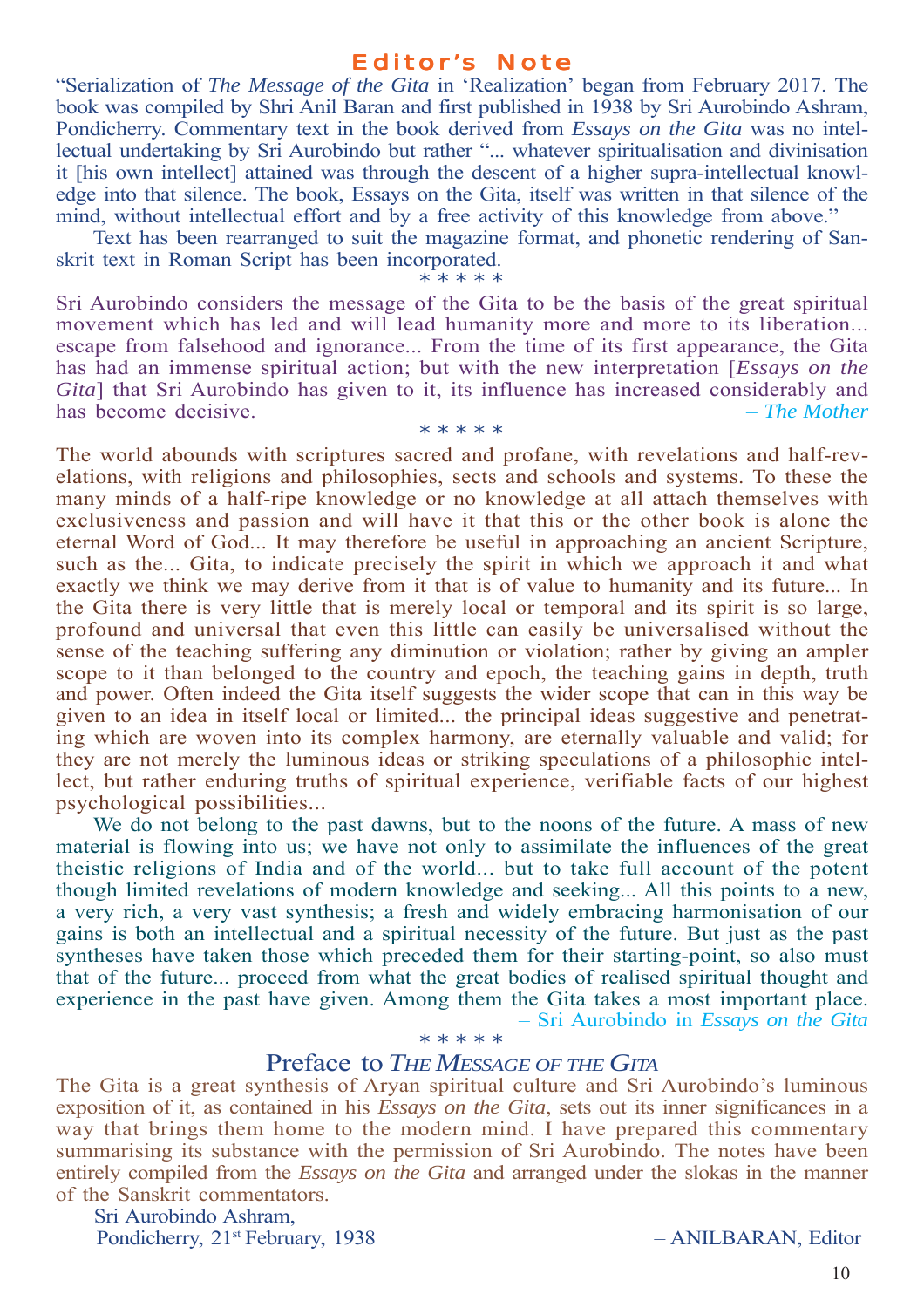# THE MESSAGE OF THE GI

With Text, Translation and Notes As INTERPRETED BY

SRI AUROBINDO

Edited by ANILBARAN ROY

\* \* \* \* \*

#### SIXTEENTH CHAPTER (CONTD.)

श्रीभगवानुवाच -

त्रिविधं नरकस्येदं द्वारं नाशनमात्मनः।

कामः क्रोधस्तथा लोभस्तस्मादेतत्त्रयं त्यजेतू।। १६-२१।।

**Trividham narakasyedam dwaaram naashanamaatmanah;**

**Kaamah krodhastathaa lobhas tasmaadetat trayam tyajet. 16-21**

Threefold are the doors of Hell, destructive of the soul—desire, wrath and greed: therefore let man renounce these three.

एतैर्विमुक्तः कौन्तेय तमोद्वारैस्त्रिभिर्नरः।

आचरत्यात्मनः श्रेयस्ततो याति परां गतिम्।। १६-२२।।

**Etairvimuktah kaunteya tamodwaaraistribhirnarah;**

**Aacharatyaatmanah shreyas tato yaati paraam gatim. 16-22**

A man liberated from these doors of darkness, O son of Kunti, follows his own higher good and arrives at the highest soul-status.

यः शास्त्रविधिमुत्सृज्य वर्तते कामकारतः।

न स सिद्धिमवाप्नोति न सुखं न परां गतिम्।। १६-२३।।

**Yah shaastravidhimutsrijya vartate kaamakaaratah;**

**Na sa siddhimavaapnoti na sukham na paraam gatim. 16-23**

He who, having cast aside the rules of the *Shastra*, followeth the promptings of desire, attaineth not to perfection, nor happiness, nor the highest soul-status.

तस्माच्छास्त्रं प्रमाणं ते कार्याकार्यव्यवस्थितौ।

ज्ञात्वा शास्त्रविधानोक्तं कर्म कर्तुमिहार्हसि।। १६-२४।।

**Tasmaat shaastram pramaanam te kaaryaakaaryavyavasthitau;**

**Jnaatwaa shaastravidhaanoktam karma kartumihaarhasi. 16-24**

Therefore let the *Shastra*\* be thy authority in determining what ought to be done or what ought not to be done. Knowing what hath been declared by the rules of the *Shastra*, thou oughtest to work in this world.

**\* To follow the law of desire is not the true rule of our nature; there is a higher and juster standard of its works. But where is it embodied or how is it to be found? In the first place, the human race has always been seeking for this just and high Law and whatever it has discovered is embodied in its Shastra, its rule of science and knowledge, rule of ethics, rule of religion, rule of best social living, rule of one's right relations with man and God and Nature. Shastra does not mean a mass of customs, some good, some bad, unintelligently followed by the customary routine mind of the tamasic man. Shastra is the knowledge and teaching laid down by intuition, experience and wisdom, the science and art and ethic of life, the best standards available to the race. The half-awakened man who leaves the observance of its rule to follow the guidance of his instincts and desires, can get pleasure but not happiness, for the inner happiness can only come by right living. He cannot move to perfection, cannot acquire the highest spiritual status. The law of instinct and desire seems to come first in the animal world, but the manhood of man grows by the pursuit of truth and religion and knowledge and a right life. The Shastra, the recognised Right that he has set up to govern his lower members by his reason and intelligent will, must therefore first be observed and made the authority for conduct and works and for what should or should not be done, till the instinctive desire nature is schooled and abated and put down by the habit of self-control and man is ready first for a freer intelligent selfguidance and then for the highest supreme law and supreme liberty of the spiritual nature.**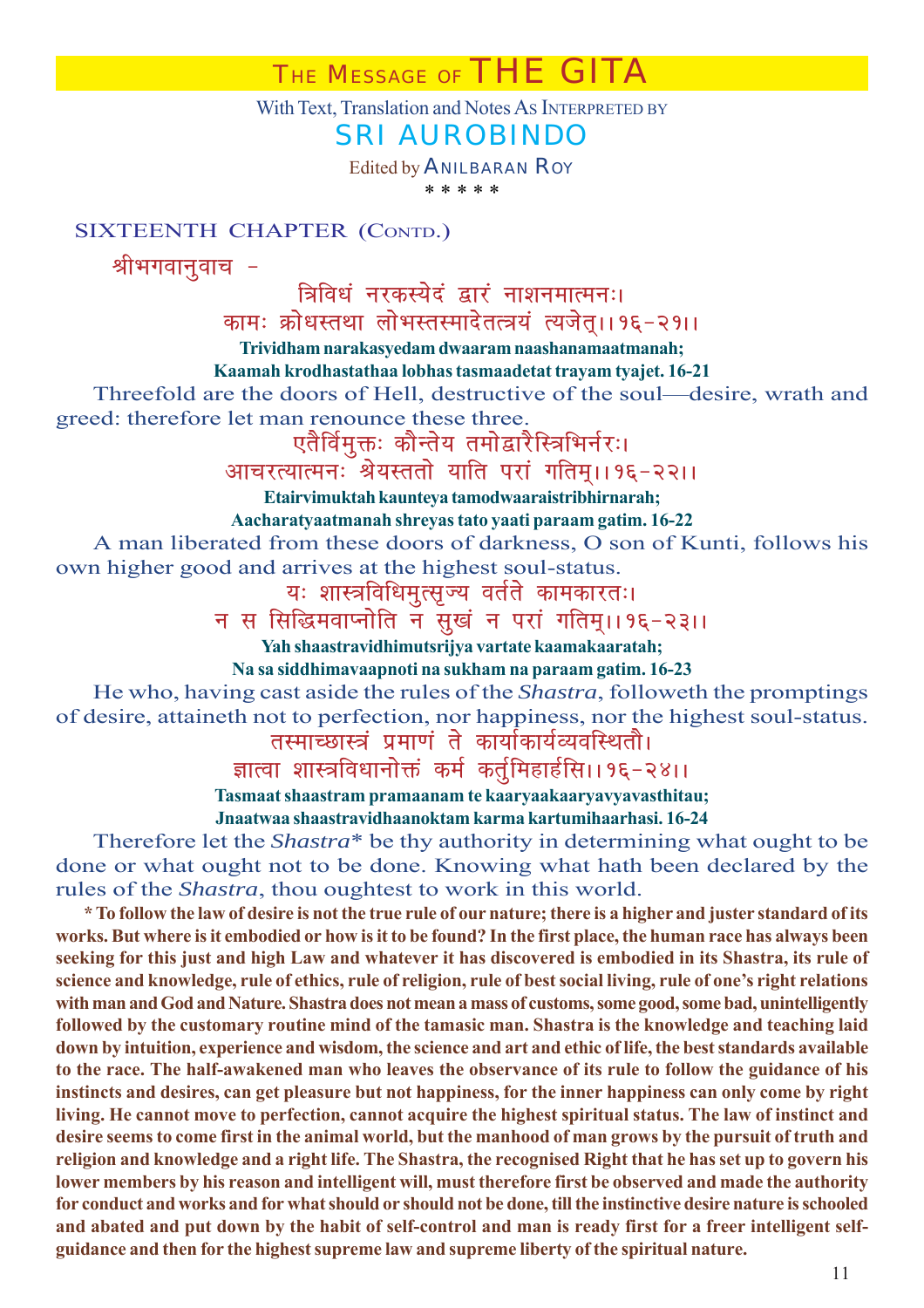**All Shastra is built on a number of preparatory conditions, dharmas; it is a means, not an end. The supreme end is the freedom of the spirit when abandoning all dharmas the soul turns to God for its sole law of action, acts straight from the divine will and lives in the freedom of the divine nature, not in the Law, but in the Spirit. This is the development of the teaching which is prepared by the next question of Arjuna.**

# इति श्रीमद्भगवद्गीतासूपनिषत्सु ब्रह्मविद्यायां योगशास्त्रे श्रीकृष्णार्जुन संवादे<br>दैवासुरसम्पद्विभागयोगो नाम षोडशोऽध्यायः।।

**Iti Srimad Bhagavadgeetaasoopanishatsu Brahmavidyaayaam Yogashaastre Sri Krishnaarjunasamvaade Daivaasurasampadvibhaagayogo Naama Shodasho'dhyaayah Thus in the** *Upanishad* **of the glorious** *Bhagavad Gita,* **the science of the Eternal, the Scripture of Yoga, the dialogue between Sri Krishna and Arjuna, ends the sixteenth discourse entitled: "The Yoga of the Division Between the Divine & the Demoniacal"**

#### **CONSPECTUS**

#### SEVENTEENTH CHAPTER

*The Gunas, Faith and Works* **– The Gita next gives an analysis of action in the light of the fundamental idea of the three gunas and the transcendence of them by a self-exceeding culmination of the highest sattwic discipline. In this chapter it lays special stress on Faith,** *shraddha,* **the will to believe and to be, know, live and enact the Truth as the principal factor.**

### सप्तदशो ऽध्यायः श्रद्धात्रयविभागयोग: SEVENTEENTH CHAPTER SHRADDHATRAYAVIBHAAGAYOGAH

### *The Gunas, Faith and Works*

The Gita has made a distinction between action according to the license of personal desire and action done according to the. Shastra. But we see also that there is a freer tendency in man other than the leading of his desires and other than his will to accept the Law, the fixed idea, the safe governing rule of the Shastra. The individual frequently enough, the community at any moment of its life is seen to turn away from the Shastra, becomes impatient of it, loses that form of its will and faith and goes in search of another law which it is now more disposed to accept as the right rule of living and regard as a more vital or higher truth of existence. The Shastra is something impersonal to the individual, and that gives it its authority over the narrow personal law of his members; but at the same time it is personal to the collectivity and is the outcome of its experience, its culture or its nature. It is not in all its form and spirit the ideal rule of fulfilment of the Self or the eternal law of the Master of our nature, although it may contain in itself in small or larger measure indications, preparations, illuminating glimpses of that far greater thing. And the individual may have gone beyond the collectivity and be ready for a greater truth, a wider walk, a deeper intention of the Life-Spirit.

But what then shall be the secure base of an action which departs both from the guidance of desire and from the normal law? For the rule of desire has an authority of its own, no longer safe or satisfactory to us as it is to the animal or as it might have been to a primitive humanity, but still, so far as it goes, founded on a very living part of our nature and fortified by its strong indications; and the law, the Shastra, has behind it all the authority of long-established rule, old successful sanctions and a secure past experience. But this new movement is of the nature of a powerful adventure into the unknown or partly known, a daring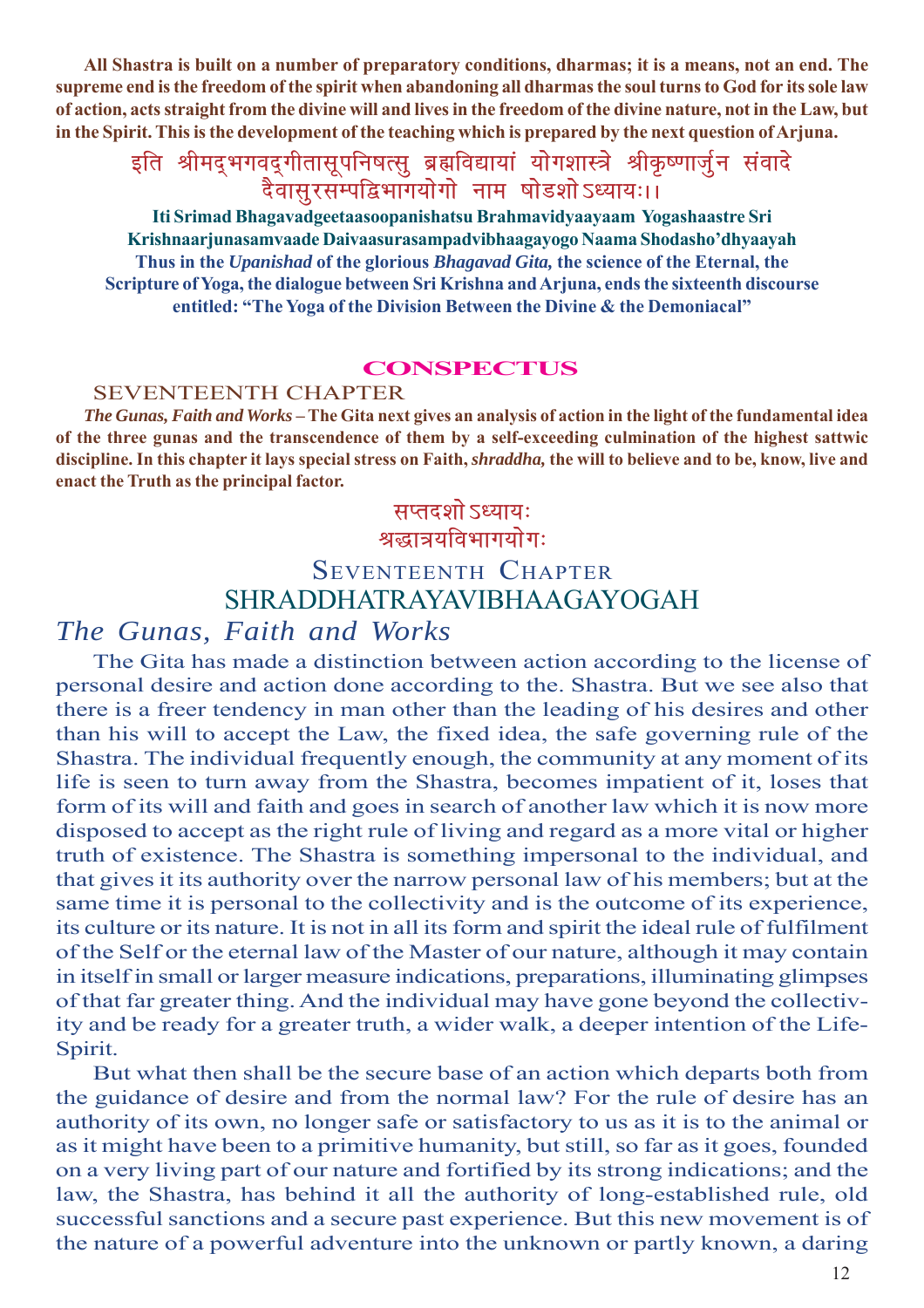development and a new conquest, and what then is the clue to be followed, the guiding light on which it can depend or its strong basis in our being? The answer is that the clue and support is to be found in man's *shraddha,* his faith, his will to believe, to live what he sees or thinks to be the truth of himself and of existence. In other words this movement is man's appeal to himself or to something potent and compelling in himself or in universal existence for the discovery of his truth, his law of living, his way to fulness and perfection. And everything depends on the nature of his faith, the thing in himself or in the universal soul—of which he is a portion or manifestation—to which he directs it and on how near he gets by it to his real self and the Self or true being of the universe. The Gita deals with this question on its own line of spiritual teaching and self-discipline. For Arjuna puts immediately a suggestive query from which the problem or one aspect of it arises.

अर्जन उवाच -

### ये शास्त्रविधिमुत्सृज्य यजन्ते श्र<mark>द्धयान्विताः।</mark> तेषां निष्ठा तु का कृष्ण सत्त्वमाहो रजस्तमः।।१७-१।।

**Arjuna Uvaacha –**

#### **Ye shaastravidhimutsrijya yajante shraddhayaanvitaah; Teshaam nishthaa tu kaa krishna sattwamaaho rajastamah. 17-1**

Arjuna said: When men sacrifice to God or the gods with faith, but abandon the rule of the *Shastra*, what is that concentrated will of devotion in them, *nishtha,* which gives them this faith and moves them to this kind of action, O Krishna? Is it *sattwa*, *rajas* or *tamas*?

श्रीभगवानुवाच -

## त्रिविधा भवति श्रद्धा देहिनां सा स्वभावजा। सात्त्विकी राजसी चैव तामसी चेति तां श्रृणु।। १७-२।।

**Sri Bhagavaan Uvaacha –**

### **Trividhaa bhavati shraddhaa dehinaam saa swabhaavajaa;**

**Saattwikee raajasee chaiva taamasee cheti taam shrinu. 17-2**

The Blessed Lord said: The faith in embodied beings is of a triple kind like all things in Nature and varies according to the dominating quality of their nature, *sattwa*, *rajas* or *tamas*. Hear thou of these.

सत्त्वानुरूपा सर्वस्य श्रद्धा भवति भारत। श्रद्धामयोऽयं पुरुषो यो यच्छूद्धः स एव सः।। १७-३।। **Sattwaanuroopaa sarvasya shraddhaa bhavati bhaarata;**

#### **Shraddhaamayo'yam purusho yo yacchraddhah sa eva sah. 17-3**

The faith of each man takes the shape given to it by his stuff of being, O Bharata. This Purusha,\* this soul in man, is, as it were, made of *shraddha*, a faith, a will to be, a belief in itself and existence, and whatever is that will, faith or constituting belief in him, he is that and that is he.

**\* If we look into this pregnant saying a little closely, we shall find that this single line contains implied in its few forceful words almost the whole theory of the modern gospel of pragmatism. For if a man or the soul in a man consists of the faith which is in him, taken in this deeper sense, then it follows that the truth which he sees and wills to live is for him the truth of his being, the truth of himself that he has created or is creating and there can be for him no other real truth. This truth is a thing of his inner and outer action, a thing of his becoming, of the soul's dynamics, not of that in him which never changes. He is what he is today by some past will of his nature sustained and continued by a present will to know, to believe and to be in his intelligence and vital force, and whatever new turn is taken by this will and faith active in his very substance, that he will tend to become in the future. We create our own truth of existence in our own action of mind and life, which is another way of saying that we create our own selves, are our own makers. But very obviously this is only one aspect of the truth. –** *To be continued*